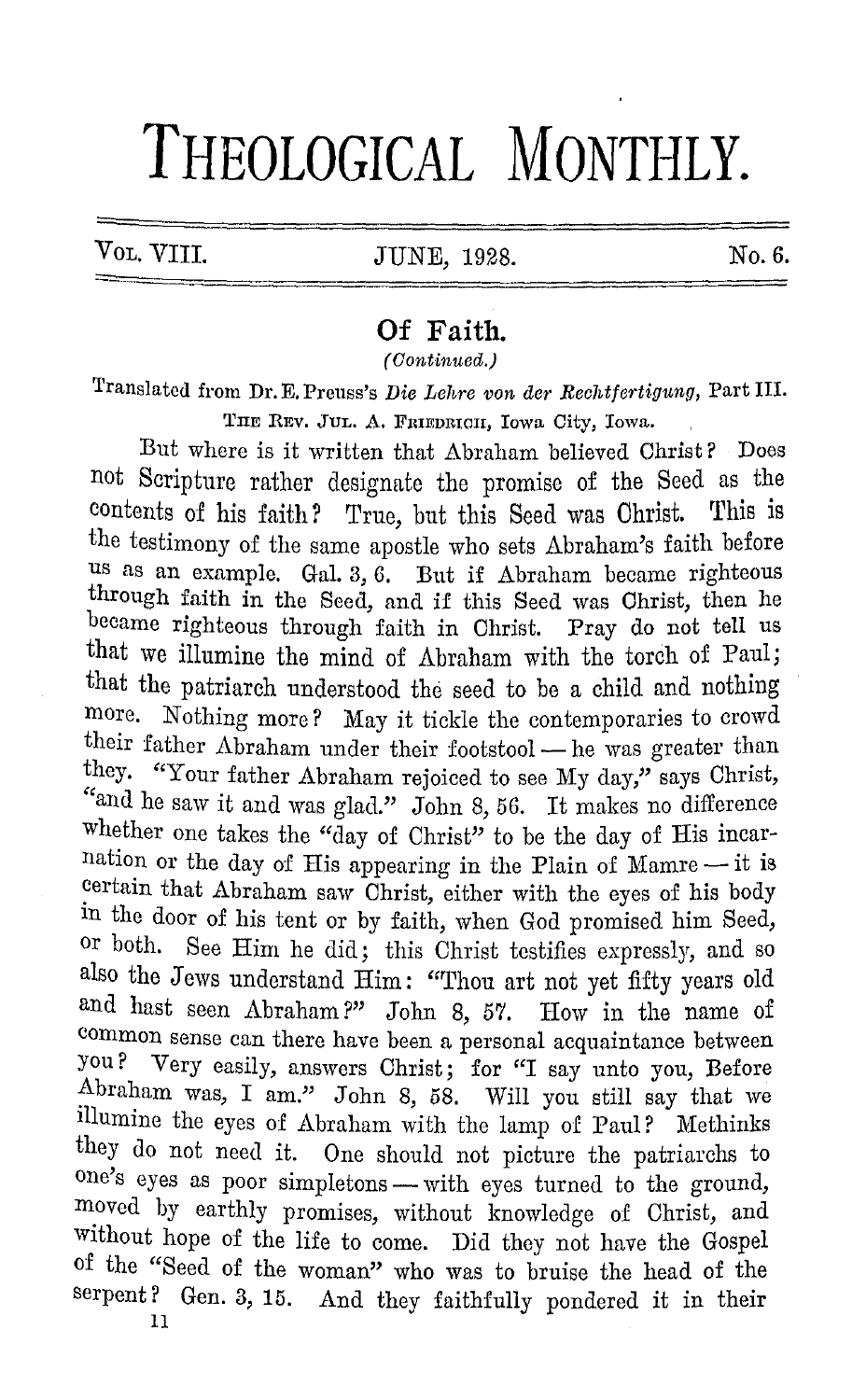## **The Horrors of Voltaire's Last Days.**

PROF. JOHN THEODORE MUELLER, St. Louis, Mo.

Several years ago, when the writer, in one of his Lenten addresses at the American Theater in St. Louis, ventured the statement that Voltaire died a horrible death, he was wrathfully assailed and branded a liar by an atheistic publication in the East. A friend, who sent him the clipping, begged that the matter be discussed in one of our periodicals and that the evidence for the opinion expressed be definitely presented. Other, more pressing work prevented the writer from complying with the request. Re· cently, however, when the Rev. Mr. Sunday, in one of his addresses at St. Louis, averred that the death of Voltaire was a most horrible one, he, too, was attacked by a writer in one of the daily papers published in St. Louis. Other periodicals took up the question, charging that the claim that Voltaire died in despair was a downright falsehood. The writer, that Voltaire died in despair was a downright falsehood. The writer, therefore, feels that the evidence should no longer be withheld. Special therefore, feels that the evidence should no longer be withheld. thanks are due to Father Regnet, Librarian of St. Louis University, and to Mrs. Moody, Librarian-in-Chief of the Reference Department of the St. Louis Public Library; both assisted him faithfully in making the neces· sary sources accessible.

The controversy about the manner in which Voltaire died, will, no doubt, never be settled to the satisfaction of every person interested in this moot point. Not only avowed infidels, but also scholars without religious prejudices have emphatically declared that the death or Voltaire was altogether peaceful, and that it was accompanied by no other "horrors" than such as his excessive use of opium and stimulants, his "follies," which followed upon his last triumph at Paris, and his unpardonable overwork brought about.

This claim is well summarized in the *Encyclopedia Britannica,*  which says in part: "For about a fortnight he was alternately better and worse; but on May 30 the priests were once more sent for, to wit, his nephew, the Abbé Mignot, the Abbé Gaultier, and the *curé* of St. Sulpice. He was, however, in a state of half insensibility and petulantly motioned them away. *The legends set afloat about his dying in a state of terror and despair are certainly false."* 

Frangois Marie Arouet de Voltaire was born on November 21, 1694, and died on May 30, 1778, at the age of eighty-four years.

We are now not interested in the unsavory life of this selfish, deceitful, and blasphemous writer; it is his death which claims our attention.

Those who declare that there is no shred of evidence upon which to hang the statement that this cowardly and unlovable person died in terror and despair are either ignorant of the his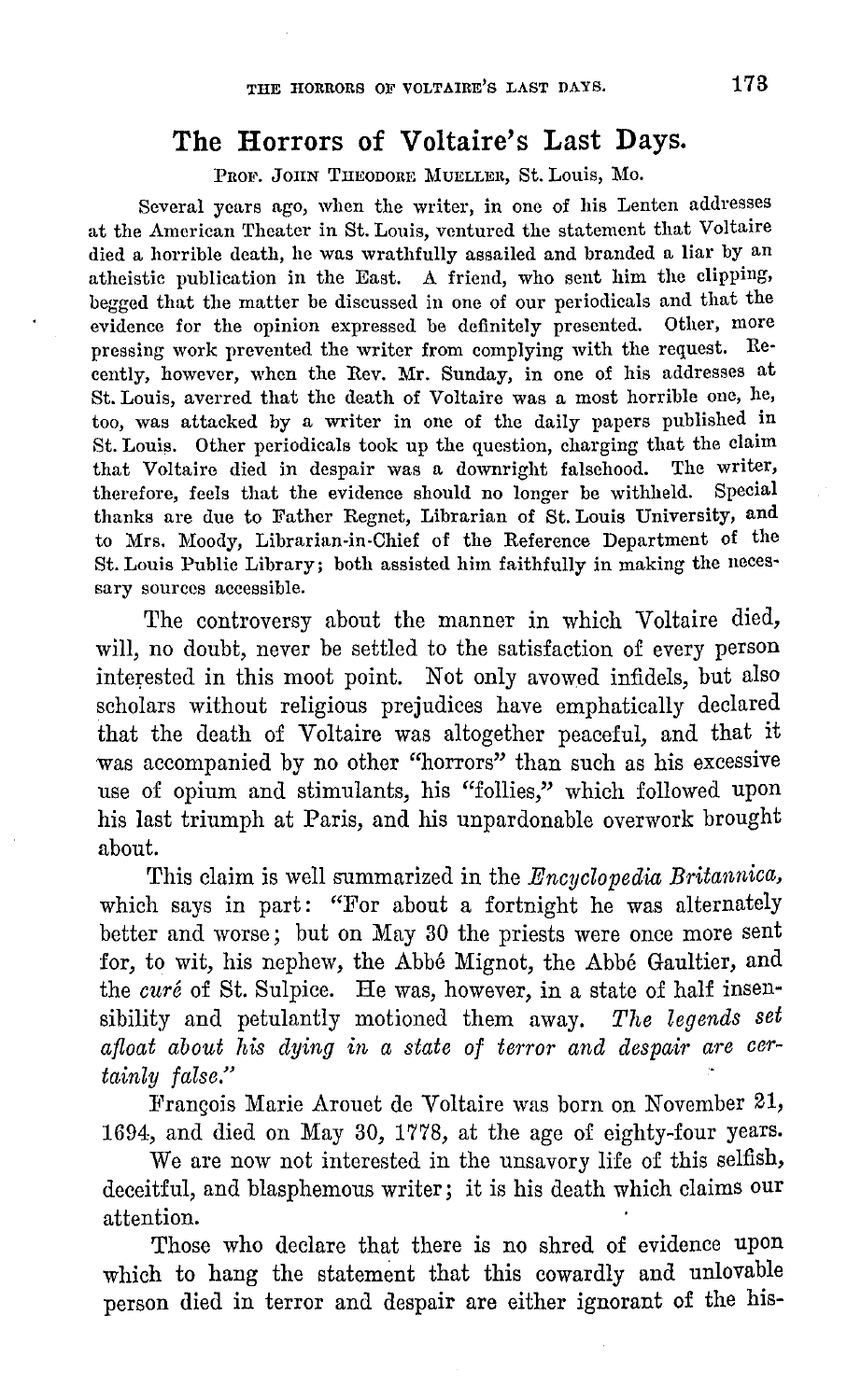torical facts or are deliberately stating a falsehood. Father Kreiten, in his excellent work *Voltaire, ein Oharalcterbild,* a study that is both scholarly and fair, has thoroughly investigated the sources and given to the reading public a sketch of this philosopher's last days that is as plausible as it is reliable. He writes:  $-\frac{1}{2}$ 

"From this moment, that is to say, of the last twenty days of Voltaire's life, we have only very few really historical and coherent reports; and that is quite explainable. The only person attached to Voltaire for the sake of his bread and butter, Wagniere, had been pushed aside since April 29; he had stayed in far-away Femey, the Swiss home of Voltaire. At the sick-bed his niece and the 'brethren' were watching, all of whom were deeply interested in having nothing unfavorable pass beyond the walls of the palace, if possible, beyond those of the sick-room. What Wagniere reported later on he learned from Morand, the *valet de chambre.* Let us try to draw a picture from the expressions and reports which were made public against their will.

"After his excessive use of opium, Voltaire was usually deprived of his sound mind, and often for twenty-four hours he was delirious. (Laharne, *Correspondance Littér*, t. H. p. 240.) Now delirious. (Laharpe, *Correspondance Littér.*, t. II, p. 240.) and then he recognized his friend d' Alembert, pressed his hand, and tried to make himself understood by monosyllables. The friend found this spectacle so heartrending that he could not bear witnessing it.  $(To$  Frederick II, July 1, 1778.) During the few hours when Voltaire was in possession of his sound mind, he cursed the impotence of the physicians, murmured at, and lamented over, his suffering, and bitterly complained that he could no longer enjoy his glory. (Grimm, *Oorrespondance Litter.,* t. X, p. 220f.) Wagnière adds that in such moments Voltaire abused his niece, whom he declared to be the cause of his death; for this reason he had practically banished her from his room during the last days. Racle, the engineer, once succeeded in gaining admittance to Voltaire's room and found the wretch just as he tremblingly came out of the bath. *The niece had dismissed the nurse whom the physician had engaged and had placed in the service of her uncle one of her own servants, whom she had commanded not to permit anything to happen without her lcnowledge and against her in:*  terests. Of all this Voltaire took notice. He called for Wagnière. They told him that they had sent for him. When the secretary did not arrive, Voltaire himself wrote him a letter in the presence of Tronchin. The letter was retained (by the niece), just as the memorandum which he wrote to his notary public. Mademoiselle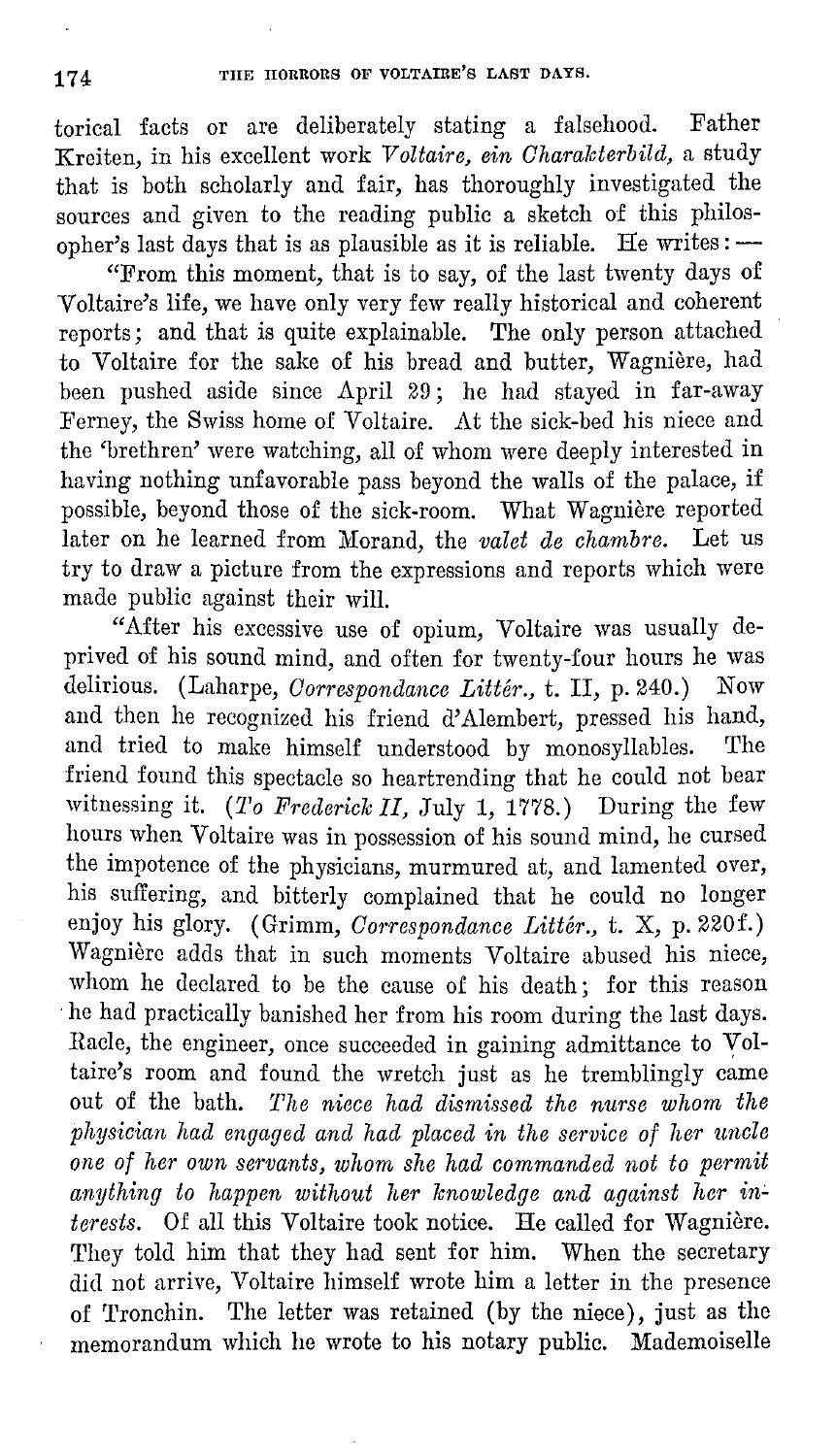Denis expressly said to Mademoiselle de St. Julien: 'My uncle is crazy, and therefore you must not carry out his commands.' When Mademoiselle de St. Julien entered Voltaire's room without the notary public, he cried out, **'0** great God, so also you are betraying me !' or, as others report, 'I am forsaken by God and men!'

"Finally, on May 25, Mademoiselle Denis realized that her uncle was hopelessly doomed to a speedy death and that she could now, without incurring any danger, satisfy his longing for Wagnière. She therefore wrote to him: 'Come; for although the weakness of the patient alarms the physician, yet all attacks have ceased, and I hope you will find your master in a better condition.' The rest of the letter deals only with business transactions and with money and ends with the worthy conclusion: 'Bring along as many business papers as you can, for they are essential.' Certainly they  $were$  - for the niece!

"On the same day Wagnière received another letter from Voltaire's nephew, d'Hornoy, in which the condition of the patient was fully described and the truth accurately stated, and Wagniere was urged to come at once, since little hope was being held out that he would find the master alive.

"... Indeed, there was no hope at all. The two physicians, Lorry and Tronchin, considered it necessary to tell the patient what his circle of acquaintances had known for a long time. Induced by a letter from d' Alembert, Tronchin set about to inform the patient of his true condition. The physician, a Protestant, was a professing Christian and, as compared with his patient, even religious. He therefore regarded the condition of the patient's soul quite differently from the sick man himself. 'Voltaire,' he wrote to his brother, 'is very sick. If he dies in a cheerful mood, I shall be much deceivcd.1) Before his friends he will not dissimulate, but will indulge his inclinations, no matter how whimsical or cowardly he may feel, especially as he fears to leave the certain for the uncertain. The heaven of the future life is, in truth, not as clear to him as that of Hyeres or Montauban, particularly for an old man of eighty years, who is a born coward and very much an enemy of it. I believe his approaching end makes him feel very sad, and I wager that he will not make sport of it. The end will be to Voltaire a deuced moment *(fichu moment);*  if he keeps up his courage to the last, we shall have a trivial death.' ( Op. Gaberel, *Voltaire et les Genevois,* p. 166.)

<sup>1)</sup> Voltaire had often said, "I will die laughing if I can."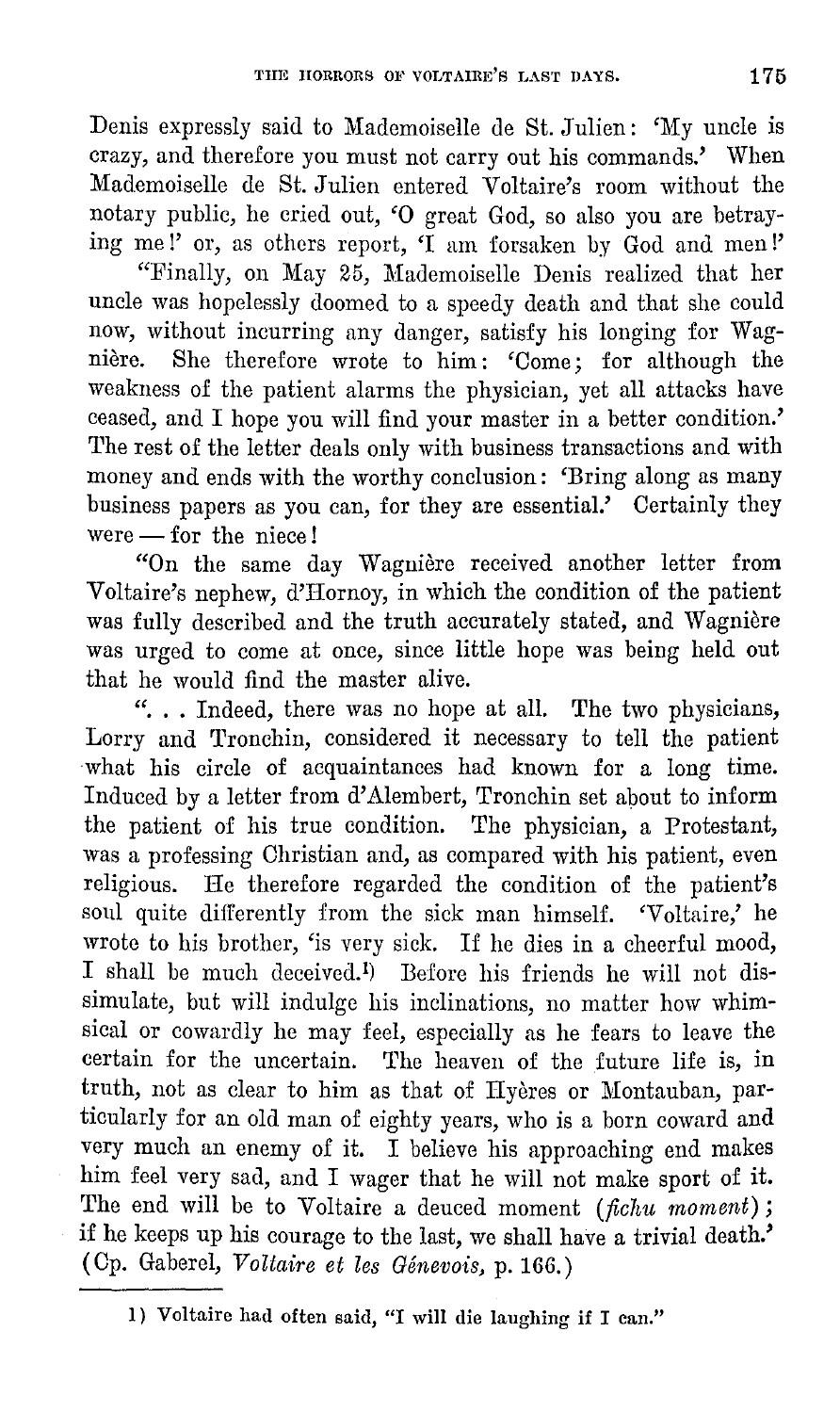"So Tronchin went to Voltaire, and after the manner of physicians he announced to him the death sentence in covert words. Voltaire caught the meaning at once. 'Get me out of it; save me I' he petitioned the doctor. 'It is impossible,' replied Tronchin; 'impossible; you *must* die !'

"May 30 approached. Exactly two months had passed since the solemn coronation of Voltaire in the theater. Abbe Gaultier heard that he had grown worse, and although he had been stubbornly refused admittance so often, he nevertheless, at this dangerous moment, asked Voltaire by letter to be admitted to his death-bed. Dying, Voltaire was no longer able to read the request,<br>but merely beard what the fhrethren' desired Immediately but merely heard what the 'brethren' desired. Abbee Mignot [the nephew and friend of Voltaire. M.] hurried to Abbé Gaultier - it was six o'clock in the evening - and begged him in the name of the patient to come at once. The dying man had not given this command; he had not even been able to take notice of the note of Gaultier; but the purpose was to make people believe that Voltaire had intended to fulfil his 'obligations.' [Abbe Mignot was determined upon securing a decent burial for his uncle. M.] 'Your letter,' Mignot said to Gaultier, 'has made a deep impression on my uncle; he desires to confess, but only to you.' Gaultier declared himself willing to come at once and took with him a detailed form of recantation, which had been<br>prepared beforehand by the church authorities. This he now prepared beforehand by the church authorities. This he now showed to Mignot. 'Surely,' Mignot replied, 'the form is good; my uncle will subscribe to it; for this I vouch.' Gaultier now demanded that the Abbe of St. Sulpice be called as witness, and immediately he proceeded to Hôtel Villette. Here Gaultier read the form also to the Marquis [the owner of the Hotel Villette], and he, too, was of the opinion that no objection could be raised against it. Both were scoundrels [Mignot, the nephew, as well as the Marquis; note how unsparingly Father Kreiten censures the priests of the Catholic Church! M.], since they well knew that Voltaire was no longer able to subscribe to anything and that the form should be merely a certificate to eternal life. All this was done only to show that the dying man and his circle of friends were ready to the last to do the bidding of the Church and that only the 'regrettable impossibility,' that is, the coma of the dying man, had prevented this. Certainly, they had waited long enough to be altogether sure that this 'impossibility' would occur.

"As soon as the Abbé of St. Sulpice had arrived, the two priests were led into the death-chamber. At first the Abbé of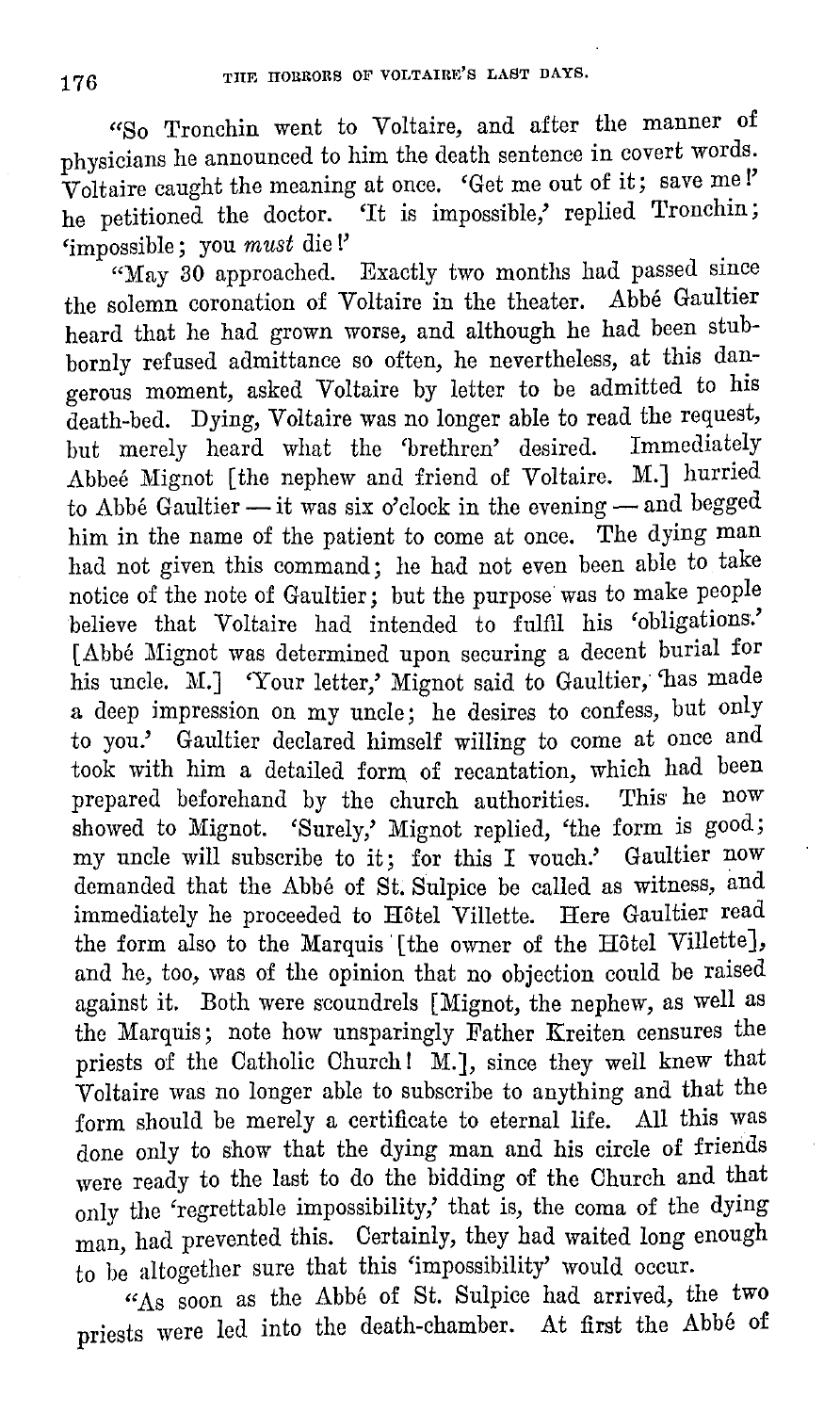St. Sulpice spoke, but he was not recognized by the dying man. Then Gaultier addressed him, and since he felt a slight pressure of Voltaire's hand, he had hopes; but soon he was disappointed by the strange words : 'Monsieur Abbe Gaultier, I pray you to pay my compliments to Monsieur Abbe Gaultier.' The delirium was evident. The priests perceived that at present they could not do anything and withdrew with the request that they be called as soon as the patient would regain consciousness.<sup>2)</sup>

"After some time the sick man, for a few moments, regained eonsciousncss. 'I am forsaken by God and man,' he cried in bitter despair. And turning to the bystanders, 'Away, away from me! It is your fault that I am in this wretched condition. Away! I could do without you all, but you needed me! Oh, this is an excellent honor that you procured for me!' At other times he rolled about in his bed, moved by terror and pain; now he groaned, and now he blasphemed the name of God with his mouth. With horror his friends heard him say with a half-choked voice, 'Jesus Christ! Jesus Christ!' When Richelieu heard this most holy nam:e pronounced with blasphemy and wrath, he left the room and said, 'Surely that is too much; no one can stand such a thing.'

"The horrible spectacle continued. The dying man was writhing like a worm on which one has stepped and lacerated himself with his finger-nails. He called for  $\tilde{\rm A}$ bbé Gaultier; but his 'friends' remained merciless. So the last moment drew near.

12

<sup>2)</sup> So Gaultier relates in his official report. The "friends" have expanded this story. Their version reads: When the sick man was told of the presence of the two priests, he said, "Assure them of my esteem.'' When they presented the Abbé of St. Sulpice, he kissed his hand and said, "I honor my *curé.*" Then they led Gaultier, his confessor, to him. Voltaire said, "Pay my compliments to him and assure him of my gratitude.'' The confessor now asked him, "Do you acknowledge the deity of Christ?" The sick man, with his open hand and his outstretched arm, thrust him aside. Seizing his head and turning to the other side, he exclaimed with a clear and loud voice, "Let me die in peace." The confessor repeated the question; but now Voltaire, collecting his strength, clenched his fist and pushed him back, crying, "In the name of God, do not talk to me about that man!" Then the priest of St. Sulpice said to the father confessor, "You see, he is not in his right mind." Both then withdrew. In his letter to Frederick II d'Alembert, who was not present at this scene, claims that Voltaire was fully conscious and knew what he did. After the priests had left the room, Voltaire cried with a loud voice, "I am a dead man!" Ten minutes before his death he seized the hand of his servant and said, "Adieu, my dear Morand, I am dying." These were his last words. Another source  $_{\odot}$  adds that he also remarked, "Take care of Mama" (Mademoiselle Denis). (Op. also the statements of the biographers Duvernet and Condorcet; also the *Journal des Debats,* 30 Janvier, 1869; finally, the *Memories of lVagniere,* t. I, p. 161.)